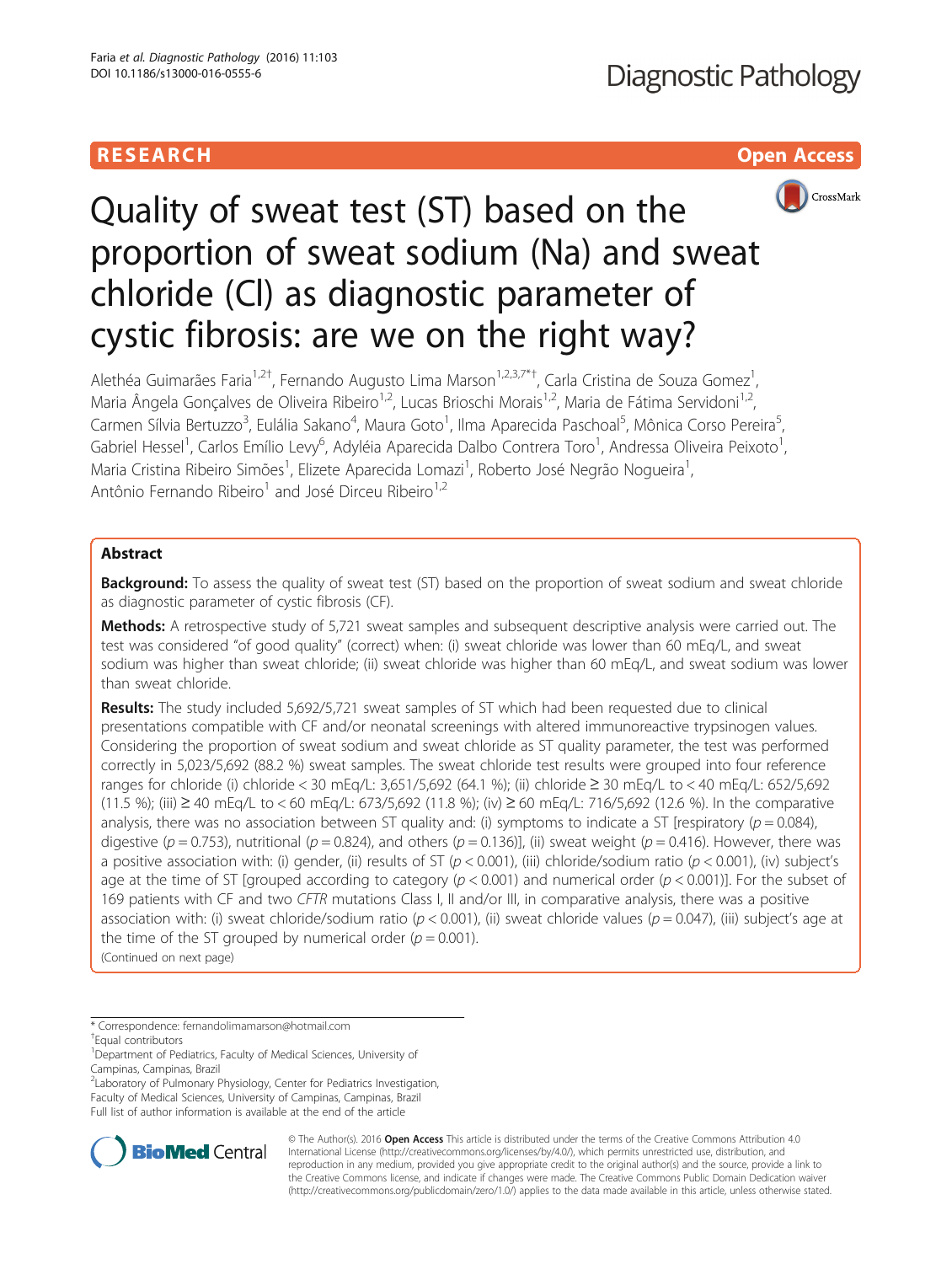#### (Continued from previous page)

Conclusions: Considering that the quality of ST can be assessed by levels of sweat sodium and sweat chloride, an increasing number of low-quality tests could be observed in our sweat samples. The quality of the test was associated with important factors, such as gender, CF diagnosis, and subjects' age.

Keywords: Cystic fibrosis, Diagnosis, Electrolytes, Sweat

## Background

The sweat test (ST) is considered the gold standard for the diagnosis of cystic fibrosis (CF) [\[1\]](#page-6-0). Around half a century has passed since its description; however, questions remain about its reproducibility and reliability, especially in cases of borderline sweat results [\[2\]](#page-6-0). There are only a few quality parameters to perform ST. In addition, the role of sweat sodium as quality marker for ST is unknown.

Increased chloride values observed in ST are due to mutations in the CFTR gene (Cystic Fibrosis Transmembrane Conductance Regulator), which encodes a protein with the same name [[3](#page-6-0)]. A conclusive diagnosis of CF can be made with the identification of two mutations in the CFTR gene [\[4, 5](#page-6-0)]. It is not always possible to conduct genetic tests and perform complete CFTR gene sequencing for all patients, due to high costs and/or technical limitations. And yet, ST has been widely used as a tool for the diagnosis of CF for over 50 years.

Although ST has high sensitivity and specificity, it may produce inconsistent results. Analysis of ST alone may be insufficient to diagnose CF. Therefore; additional tests should be performed, such as nasal potential difference measurement, assessment of CFTR function in rectal biopsies, and evaporimetry [[6](#page-6-0)–[9\]](#page-6-0). Patients with CF usually have low sodium conductance, and consequently, elevated sodium concentration in sweat. This is because the activity of the epithelial sodium channel depends on the activity of the CFTR protein [\[10](#page-6-0)]. In CF diagnosis, sodium has a poor discriminatory power in comparison with chloride, even with an existing correlation between their levels in sweat [[1, 11, 12\]](#page-6-0). Current protocols do not recommend the use of concentrations of sweat sodium as a diagnostic parameter for CF and/or as a quality marker to perform exams [[12](#page-6-0)]. Although not used for CF diagnosis, concentrations of sweat sodium are analyzed by some laboratories, and used as an internal quality control procedure, since concentrations of chloride and sodium tend to be similar [[1, 2, 11\]](#page-6-0). The use of chloride/ sodium ratio has been proposed in order to screen patients with CF and borderline values in the ST. However, there is no consensus on this quality parameter [\[2](#page-6-0)].

This study aimed to verify the quality of ST based on the levels of sweat sodium and sweat chloride measured in ST of subjects with and without CF, performed in a referral center for a period of approximately 30 years with the same sweat dosage method.

## Methods

A retrospective study of 5,721 sweat samples and ST descriptive analysis were carried out. The ST was considered "of good quality" (correct) when: (i) sweat chloride was lower than 60 mEq/L, and sweat sodium was higher than sweat chloride in subjects without CF; (ii) sweat chloride was higher than 60 mEq/L, and sweat sodium was lower than sweat chloride in patients with CF (Fig. [1](#page-2-0)).

The concentrations of chloride and sodium in sweat were determined by chloridrometry and flame photometry, respectively. The collection of sweat was performed by the classical Gibson & Cooke method [[13\]](#page-6-0).

The study was approved by the Ethics Committee from University of Campinas (Unicamp) (# 474326). The variables were collected from records of ST performed in the laboratories of the center for Gastroenterology Services and Pediatric Gastroenterology at the University Hospital of the Unicamp.

The patients' medical records included: name, age at time of the examination, gender, medical record number, indications for ST (pulmonary, digestive, nutritional and/or others), family history of CF, weight of collected sweat sample, concentrations of sweat chloride and sweat sodium, and the chloride/sodium ratio in the sweat samples. Tests with sweat weight lower than 75 mg were excluded.

Patients were grouped into three categories according to age: (i) birth to < six months; (ii)  $\geq 6$  months to <18 years;  $(iii) \geq 18$  years [\[2](#page-6-0)]. The concentration of sweat chloride was used to group the sweat samples according to the CF diagnosis, as follows: (i) chloride  $\langle$  than 30 mEq/L; (ii) chloride  $\geq$  30 mEq/L to < 40 mEq/L; (iii) chloride  $\geq$ 40 mEq/L to < 60 mEq/L; (iv)  $\geq$  60 mEq/L (positive test for CF) [[14\]](#page-6-0).

All test ordered for the same patient were analyzed, even when a patient had undergone more than one test. The study approached ST and not the result of the prevalence of CF in the samples.

For a subset of 169 patients with CF, the CFTR mutation screening was positive for two CFTR mutation Class I, II and/or III. The samples with two CFTR mutation Class I, II and/or III were analyzed individually. Mutations of CFTR were analyzed by polymerase chain reaction (PCR) (F508del) followed by enzymatic digestion (G542X, R1162X, R553X, G551D and N1303K) – [PCR/ restriction fragment length polymorphism (RFLP)].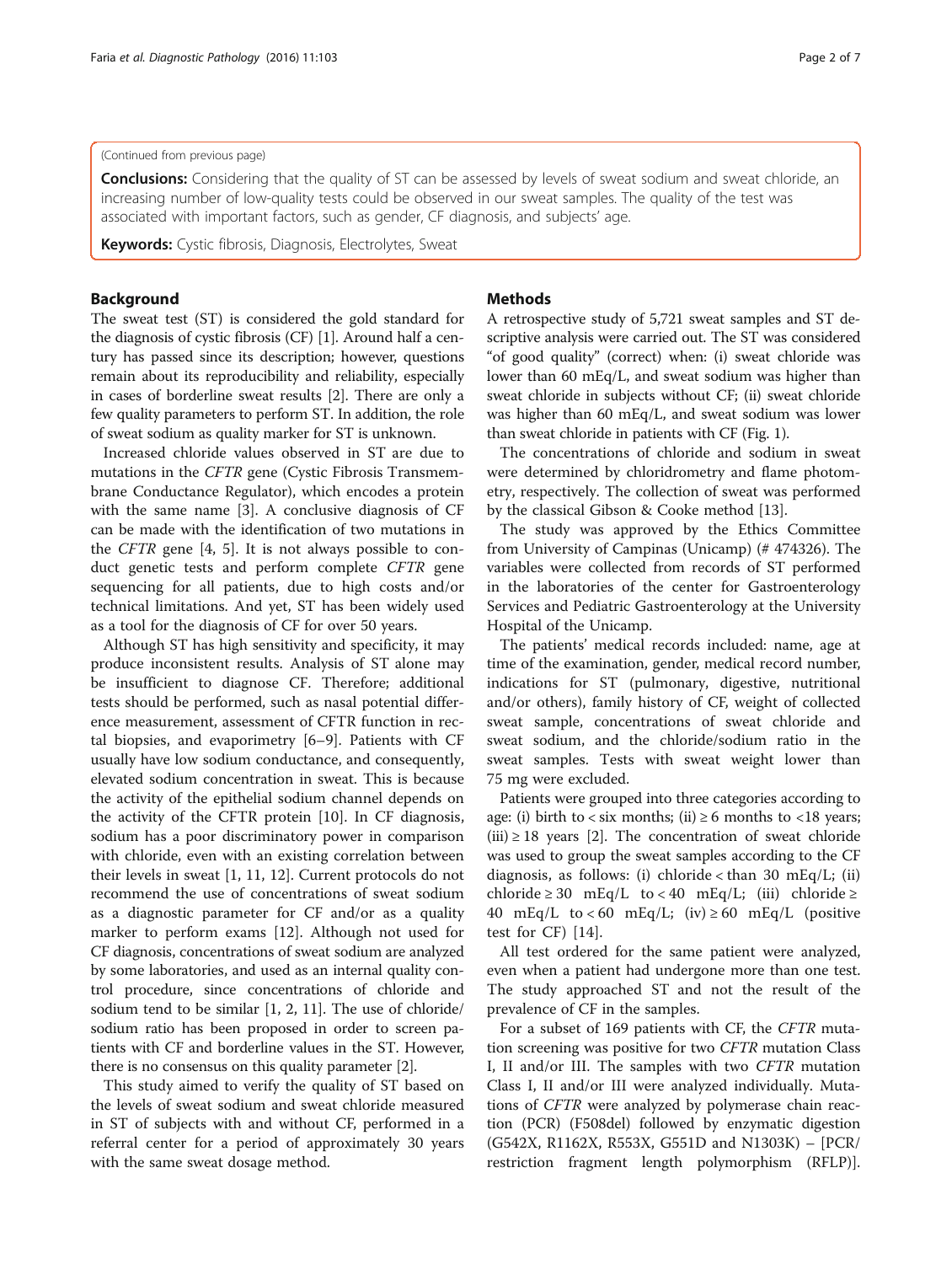<span id="page-2-0"></span>

Other mutations in the CFTR gene could be identified by sequencing or use of the SALSA MLPA method (Multiplex Ligation-dependent Probe Amplification) Kit P091-C1 CFTR-MRC-Holland S4X, 2183A > G, 1717-  $G > A$ , I618T with MegaBace1000 (GE Healthcare Biosciences, Pittsburgh, USA) and ABI 3500 (Applied Biosystems - Thermo Fisher Scientific, São Paulo/SP, Brazil).

Descriptive statistics including numbers of observations, means, standard deviations, medians, minimums and maximums were used to summarize continuous variables. Confidence intervals (95 %) were calculated for proportions. Categorical data was presented as tables of frequency counts and associated percentages.

Statistical analysis was performed using SPSS software (Statistical Package for Social Sciences) version 22.0 (SPSS Inc., Chicago, IL, USA) [\[15](#page-6-0)]. The comparison between variables with categorical distribution was carried out by Test  $\chi^2$  (Pearson and Likelihood ratio) and Fisher's exact test, depending on the data distribution. For the analysis of variables with numerical distribution, Fisher's exact test and one-way analysis of variance were used. Nonparametric statistical test, such as Mann-Whitney and Kruskal-Wallis, were applied when necessary. The graphics and identification of difference between the groups obtained by Kruskal-Wallis test were performed in MedCalc<sup>®</sup> for Windows, version 16.1 (MedCalc Software, Ostend, Belgium).  $\alpha$  = 0.05 was set for all analyses. The GPower software version 3.1.9.2 (Moorenstraße, Düsseldorf, Germany) [\[16, 17\]](#page-6-0) was used to calculate the power of the sample adopting power value above 80 %.

## Results

The study included 5,721 sweat samples of ST, which had been requested due to clinical presentation compatible with CF and/or neonatal screening with altered immunoreactive trypsinogen values. Of these sweat samples, 29 (0.51 %) were excluded: (i) 23 showed sweat weight lower than 75 mg; (ii) four had no indication about sweat weight; (iii) one lacked laboratory data; (iv) one had no sodium value. Thus, 5,692 sweat samples were included in this study. The gender of 17 subjects (0.3 %) could not be determined, as the tests had been carried out with the newborn's mother's name, after newborn screening. So, 3,023 sweat samples collected from males (53.3 %) and 2,652 (46.7 %) sweat samples collected from females were included and analyzed.

The mean age of the subjects was  $12.12 \pm 17.84$  years; and median 4 (ranging from 0 to 85.58) years. In 146 (2.6 %) sweat samples, there was no record to confirm the exact age at the time of the examination. The following frequency was obtained for each age group: (i)  $\leq 0$  to 6 months: 634/5,611 (11.33 %) samples; (ii) > 6 months to ≤ 18 years:  $3,897/5,611$  (69.5 %) samples; (iii) > 18 years: 1,080/5,611 (19.2 %) samples.

The mean sweat chloride concentration was 32.45 ± 27.67 mEq/L, median 22.30 (ranging from 1 to 213.10) mEq/L. The mean sweat sodium level was  $36.45 \pm$ 21.56 mEq/L, median 29.5 (ranging from 6.30 to 154.70) mEq/L. Clinical indications for having the sweat test performed included (i) breathing symptoms: 2,920/3,791 (77 %); (ii) digestive symptoms: 464/3,791 (12.2 %); (iii) nutritional symptoms: 435/3,791 (11.5 %); (iv) others: 467/3,791 (12.3 %). The initial medical request for ST of 1,901/5,692 (33.4 %) sweat samples could not be obtained. The sweat chloride/sodium ratio showed a mean level of  $0.821 \pm 0.250$ ; median of 0.799 (ranging from 0.06 to 2.51).

Considering the quality of the ST based on the proportion of sweat chloride and sweat sodium, the test was performed correctly in 5,023/5,692 (88.2 %) samples, and incorrectly in 669/5,692 (11.8 %).

The sweat samples were grouped into four reference ranges for chloride and their respective interpretative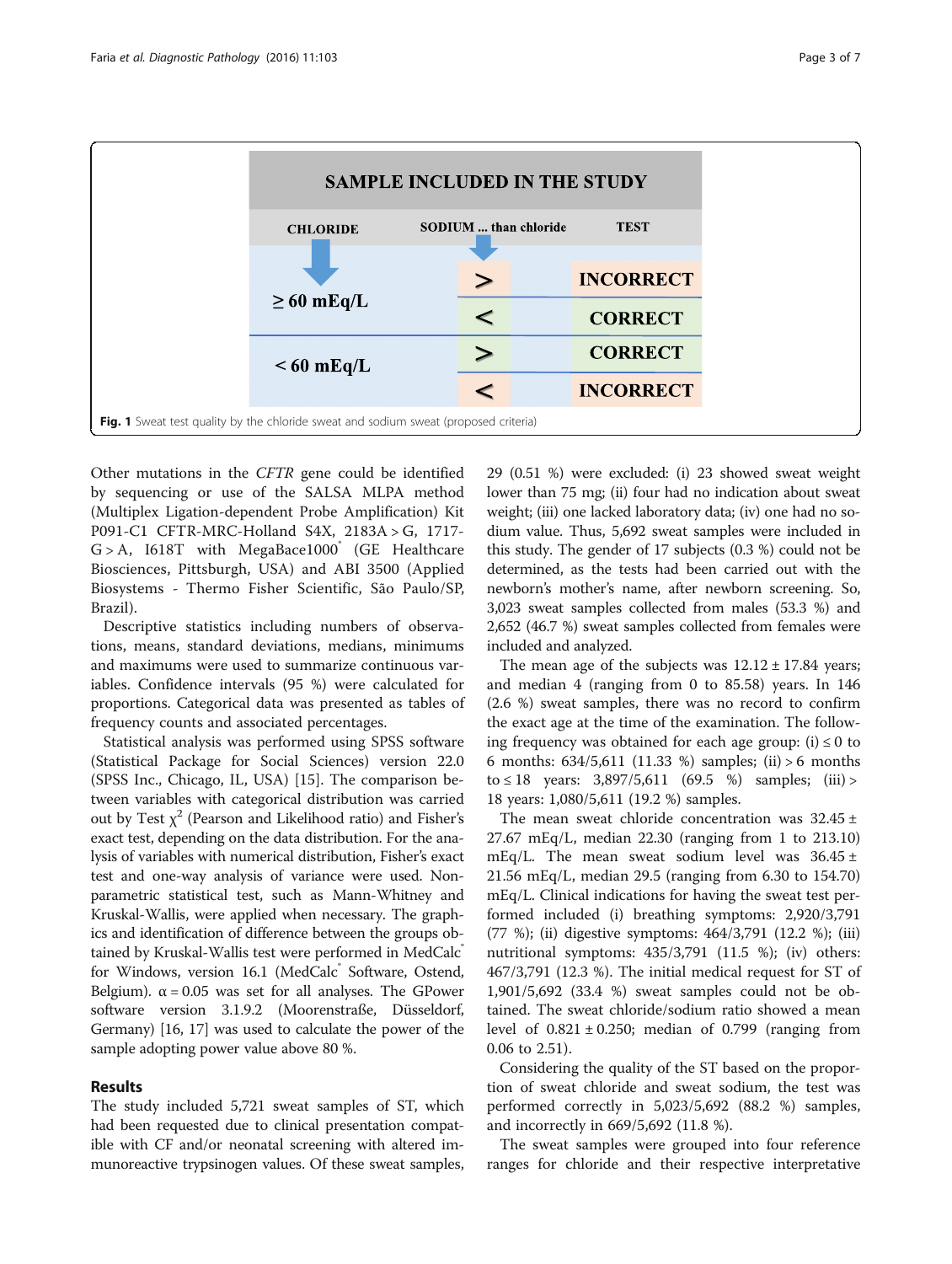comments: (i) chloride < 30 mEq/L: 3,651/5,692 (64.1 %); (ii) chloride  $\geq 30$  mEq/L to < 40 mEq/L: 652/5,692 (11.5 %); (iii) chloride  $\geq 40$  mEq/L to < 60 mEq/L: 673/5,692 (11.8 %); (iv) chloride  $\geq 60$  mEq/L: 716/5,692 (12.6 %).

In comparative analysis, there was no association between the quality of ST and: (i) symptoms to request the test [breathing ( $p = 0.084$ ), digestive ( $p = 0.753$ ), nutritional ( $p = 0.824$ ) and others ( $p = 0.136$ ), and (ii) sweat weight ( $p = 0.416$ ). At the same time, there was a positive association with: (i) gender ( $p = 0.001$ ), (ii) result of ST ( $p < 0.001$ ), (iii) sweat chloride/sodium ratio ( $p < 0.001$ ), and (iv) subject's age at the time of the ST [grouped by category  $(p < 0.001)$  and numerical order  $(p < 0.001)$ (Table 1 and Fig. [2](#page-4-0)).

For the subset of 169 patients with CF and two CFTR mutations Class I, II and/or III, in comparative analysis. There was no association between the quality of ST and: (i) gender  $(p = 1)$ ; (ii) subject's age at the time of the ST grouped by category ( $p = 0.128$ ); (iii) symptoms to request the test [breathing, digestive, nutritional and others – all patients with CF showed corrected data  $(p > 0.05)$ ], (iv) sweat weight ( $p = 0.191$ ), (v) sweat sodium values ( $p =$ 0.151). At the same time, there was a positive association with: (i) sweat chloride/sodium ratio ( $p < 0.001$ ), (ii) sweat chloride values ( $p = 0.047$ ), (iii) subject's age at the time of the ST grouped by numerical order  $(p = 0.001)$  (Table [2\)](#page-4-0).

The frequency of CFTR mutations Class I, II and/or III is showed in the Table [3](#page-5-0).

### **Discussion**

Patients with two identified mutations in the CFTR gene do not usually show normal sweat values in their tests. CF patients show proportionately elevated values for both sodium and chloride electrolytes; with a difference between them, that does not usually exceed 15 mEq/L. In CF, sweat sodium concentration is usually lower than sweat chloride concentration, and the opposite relationship is observed in individuals without CF [\[18](#page-6-0)].

In this study, this parameter was used to assess the quality of ST. When comparing the quality of ST with gender, it was observed that the numbers of correct tests were greater in males than females. A possible explanation is the fact that women produce lower sweat volume due to the constitution of their sweat glands. Men have fewer active sweat glands, but higher sweating rate per gland. Women show lower cholinergic and β-adrenergic sweat secretion rates than men [\[8](#page-6-0), [9\]](#page-6-0).

The comparison between the quality and results of ST for CF diagnosis showed a higher number of incorrect tests in the chloride concentration range of 40 to 60 mEq/L, known as borderline range for the ST, as determined by Gibson and Cooke [\[14\]](#page-6-0). Some studies approach the need to assess the test results with age-related reference intervals [[1](#page-6-0), [2](#page-6-0), [11](#page-6-0), [12, 19](#page-6-0)]. Patients with clinical CF and chloride levels in ST between 30 and 59 mEq/L may have two mutations in the *CFTR* gene [\[12, 20](#page-6-0)].

Sweat chloride reference value between 30 and 59 mEq/L is associated with borderline range, depending on the individual's age, and it may possibly include individuals with Transmembrane Conductance Regulator Related Metabolic Syndrome. It is estimated that 8 to 15 % of subjects in this group may receive delayed diagnosis of CF and the initial clinical presentation of CF may be confused with other respiratory diseases [[21](#page-6-0), [22](#page-6-0)].

Table 1 Comparison between the quality of the sweat test based on the concentrations of sweat chloride and sweat sodium (proposed criteria) and the gender and age of subjects examined, as well as the results of the sweat test in view of the sweat chloride concentration obtained in the exam

| Variable                                  | Group                           | Quality of Sweat Test by<br>Proposed Criteria |           |       | $p$ -value | ORcorrect | 95 % CI        | ORincorrect | 95 % CI                  |
|-------------------------------------------|---------------------------------|-----------------------------------------------|-----------|-------|------------|-----------|----------------|-------------|--------------------------|
|                                           |                                 | Correct                                       | Incorrect | Total |            |           |                |             |                          |
| Gender                                    | Male                            | 2707                                          | 316       | 3023  | 0.001      | 1.311     | 1.115 to 1.541 | 0.763       | 0.649 to 0.897           |
|                                           | Female                          | 2300                                          | 352       | 2652  |            |           |                |             | $\overline{\phantom{0}}$ |
|                                           | Total                           | 5007                                          | 668       | 5675  |            |           |                |             |                          |
| Result of diagnosis of<br>cystic fibrosis | $<$ 30 mEg/L                    | 3462                                          | 189       | 3651  | < 0.001    | 5.633     | 4.711 to 6.734 | 0.178       | 0.148 to 0.212           |
|                                           | $\geq$ 30 to < 40 mEq/L         | 538                                           | 114       | 652   |            | 0.584     | 0.468 to 0.728 | 1.712       | 1.374 to 2.135           |
|                                           | $\geq$ 40 to < 60 mEg/L         | 471                                           | 202       | 673   |            | 0.239     | 0.198 to 0.289 | 4.180       | 3.456 to 5.057           |
|                                           | $\geq 60$ mEg/L                 | 552                                           | 164       | 716   |            | 0.380     | 0.312 to 0.463 | 2.630       | 2.160 to 3.203           |
|                                           | Total                           | 5023                                          | 669       | 5692  |            |           |                |             |                          |
| Subject's age                             | 0 to 6 months                   | 598                                           | 36        | 634   | < 0.001    | 2.312     | 1.634 to 3.27  | 0.433       | 0.306 to 0.612           |
|                                           | $> 6$ months to $\leq 18$ years | 3591                                          | 306       | 3897  |            | 2.883     | 2.44 to 3.405  | 0.347       | 0.294 to 0.410           |
|                                           | $> 18$ years                    | 778                                           | 302       | 1080  |            | 0.210     | 0.177 to 0.25  | 4.755       | 4.001 to 5.650           |
|                                           | Total                           | 4967                                          | 644       | 5611  |            |           |                |             |                          |

OR odds ratio, CI confidence interval, % percentage,  $mEq/L$  milliequivalents per liter. Alpha = 0.05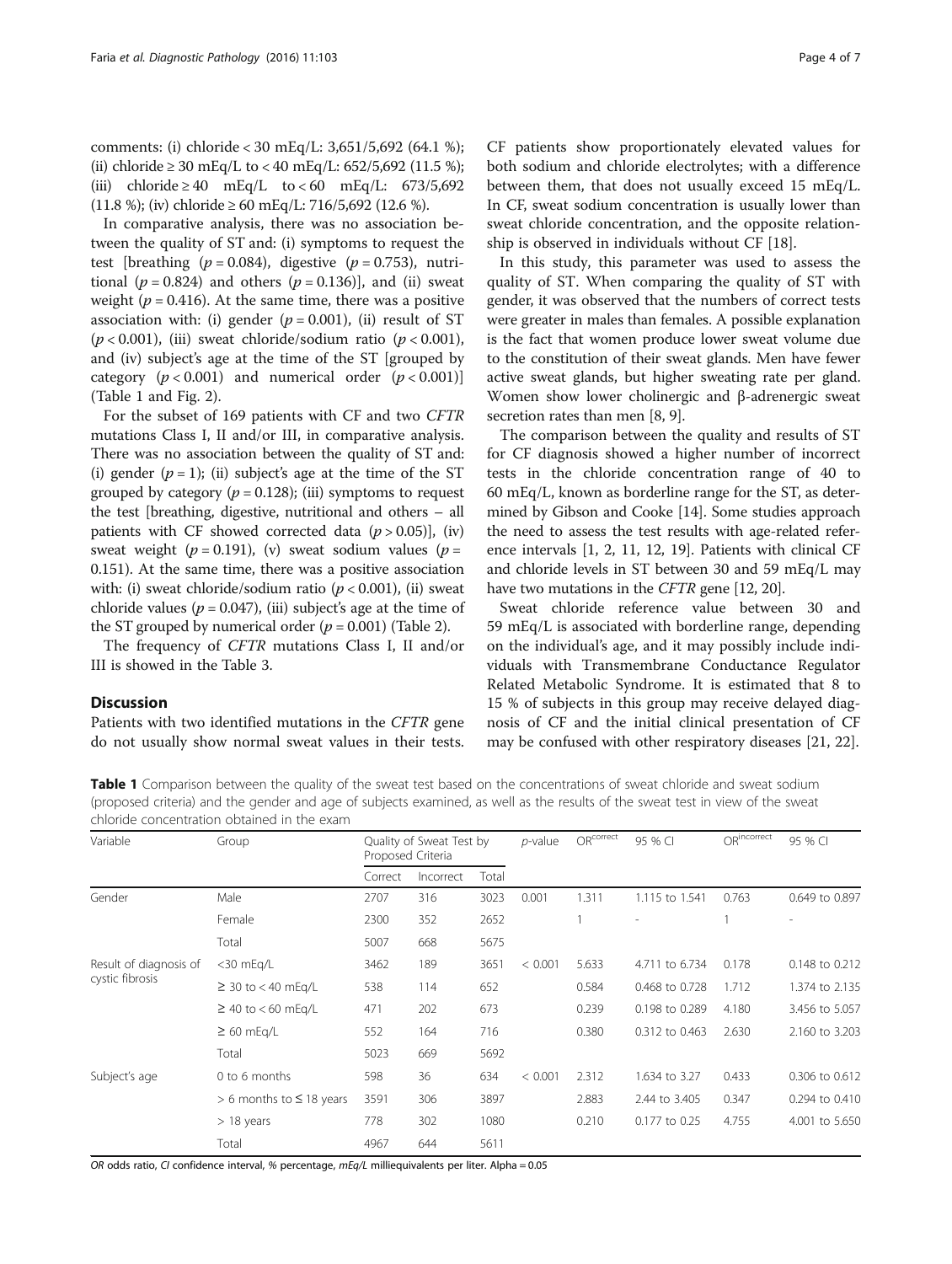<span id="page-4-0"></span>

According to the Cystic Fibrosis Foundation, CF is likely to be diagnosed when chloride concentration is greater than or equal to 60 mEq/L in two-sample ST. For infants up to six months of age, CF is very unlikely to be diagnosed when the chloride concentration is equal to or less than 29 mEq/L; as well as for individuals older than six months of age, when chloride concentration is equal to or less than 39 mEq/L. In our study, a greater number of incorrect tests were observed in the age group over 18 years. It appears that sweat chloride peaked in adults over 18 years of age, suggesting that the borderline value of 60 mEq/L to diagnose CF may not

be sensitive for all age groups [[2\]](#page-6-0). During the first 24 h after birth, sweat electrolyte values may be transiently elevated in normal infants, followed rapid decline of electrolytes in the first days of life. Moreover, it can be difficult to obtain adequate amount of sweat during the first weeks after birth, especially in preterm infants [[23](#page-6-0)].

The concentration of electrolytes in the sweat increases with age and healthy adults may have chloride levels above 60 mEq/L [[24](#page-6-0), [25](#page-6-0)]. Furthermore, at the time of interpretation of ST, it should be considered that some rare CFTR gene may be related to borderline or negative values ST [[18, 25\]](#page-6-0).

Table 2 Comparison between the quality of the sweat test based on the concentrations of sweat chloride and sweat sodium (proposed criteria) and age of subjects examined, as well as the results of the sweat test in view of the sweat chloride concentration obtained in the exam. All subjects had cystic fibrosis and two CFTR mutations Class I, II and/or III

| Variable                    | Group     | Number | Mean $\pm$ SD      | Median | Minimum | Maximum | <i>p</i> -value |
|-----------------------------|-----------|--------|--------------------|--------|---------|---------|-----------------|
| Sweat chloride/sodium ratio | Correct   | 155    | $1.33 \pm 0.24$    | 1.27   |         | 2.11    | < 0.001         |
|                             | Incorrect | 4      | $0.94 + 0.03$      | 0.93   | 0.9     | 0.97    |                 |
| Sweat chloride values       | Correct   | 155    | $112.48 \pm 19.70$ | 111.61 | 63.70   | 159.20  | 0.047           |
|                             | Incorrect | 4      | $93.34 + 13.52$    | 94.18  | 79.61   | 105.40  |                 |
| Subject's age               | Correct   | 133    | $3.47 \pm 5.53$    |        |         | 37.33   | 0.001           |
|                             | Incorrect |        | $24.13 \pm 8.66$   | 24.12  | 18      | 30.25   |                 |

N number of patients, SD standard deviation, CFTR Cystic fibrosis transmembrane regulator. The statistical analysis was performed by the Mann-Whitney test. Alpha = 0.05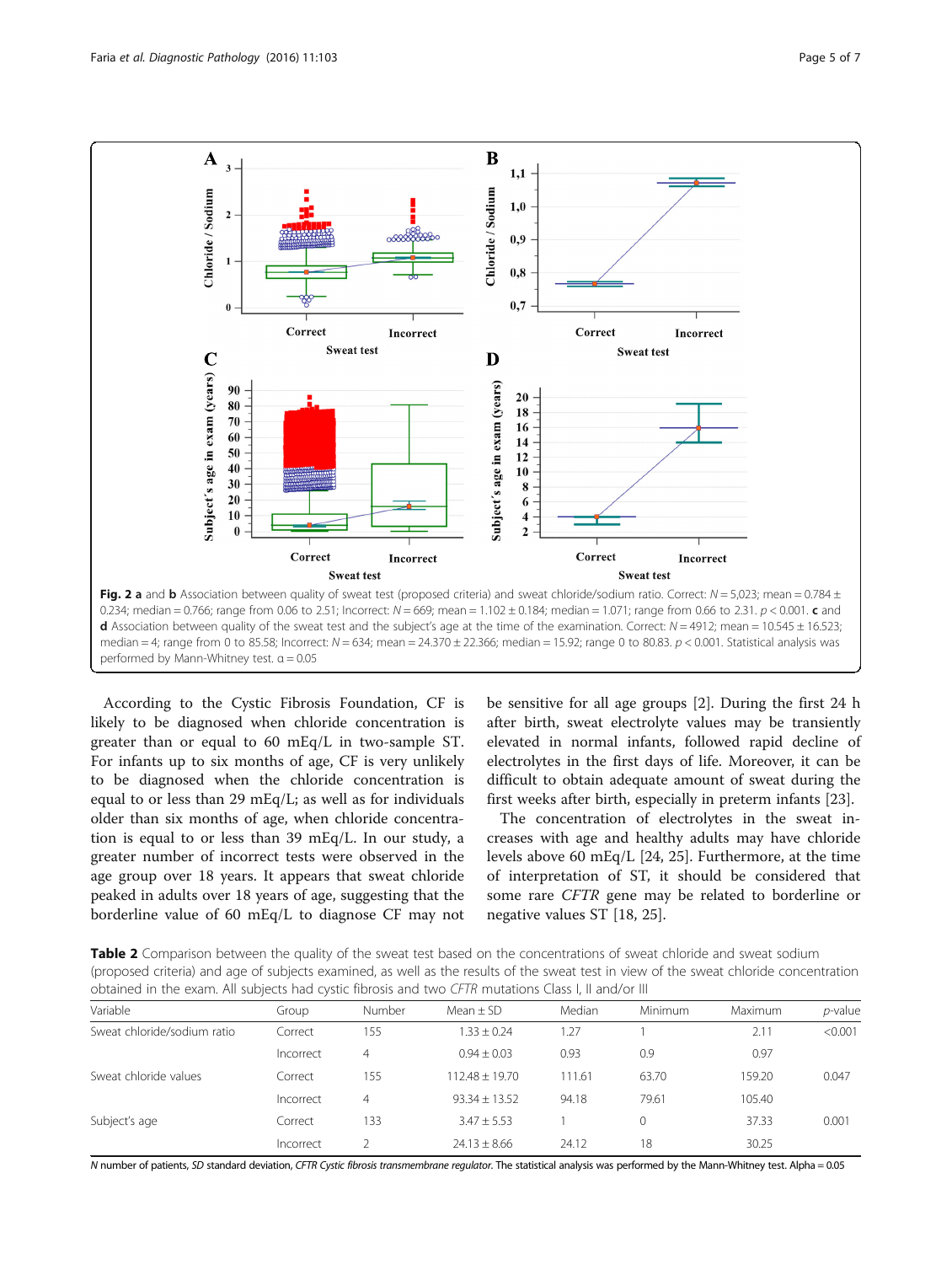| Genotype                        | Number          | Percent      | Group of patients                        |  |
|---------------------------------|-----------------|--------------|------------------------------------------|--|
| F508del/F508del                 | 88 <sup>a</sup> | 52.1         | Patients with two Class I, II and/or III |  |
| F508del/G542X                   | 22              | 13           |                                          |  |
| F508del/N1303K                  | 8 <sup>b</sup>  | 4.7          |                                          |  |
| F508del/R1162X                  | 8               | 4.7          |                                          |  |
| F508del/R553X                   | 5               | $\mathbf{3}$ |                                          |  |
| F508del/1584-18672pbA > G       | 4               | 2.4          |                                          |  |
| F508del/c.1717-1G > A           | 3               | 1.8          |                                          |  |
| F508del/R1066C                  | 4               | 2.4          |                                          |  |
| $3120 + 1G > A/R1066C$          | 3               | 1.8          |                                          |  |
| F508del/2183AA > G              |                 | 0.6          |                                          |  |
| F508del/ 6b-16 exon duplication | 2               | 1.2          |                                          |  |
| F508del/G85E                    | $\overline{2}$  | 1.2          |                                          |  |
| F508del/S549R $(T > G)$         | $\overline{2}$  | 1.2          |                                          |  |
| F508del/S4X                     | 3 <sup>c</sup>  | 1.8          |                                          |  |
| G542X/2183AA > G                |                 | 0.6          |                                          |  |
| G542X/R1162X                    | 2               | 1.2          |                                          |  |
| R1162X/R1162X                   | $\overline{4}$  | 2.4          |                                          |  |
| F508del/1812-1G > A             | 4               | 2.4          |                                          |  |
| 2183AA > G/2183AA > G           | $\overline{2}$  | 1.2          |                                          |  |
| $3120 + 1G > A/3120 + 1G > A$   |                 | 0.6          |                                          |  |

<span id="page-5-0"></span>Table 3 Distribution of patients with cystic fibrosis considering the genotype for mutations in the CFTR gene and classes of identified mutations

 $\frac{1}{9}$  4 patients with cystic fibrosis and normal sweat chloride values were excluded (sweat chloride values: 13.10 mEq/L; 21,90 mEq/L; 35.70 mEq/L; 55.30 mEq/L;  $\frac{1}{10}$ patient with cystic fibrosis and normal sweat chloride values in 5 sweat tests was excluded (sweat chloride values: 21.60 mEq/L; 23.44 mEq/L; 24.40 mEq/L; 29.50 mEq/L; 47 mEq/L); <sup>c</sup> 1 patient with cystic fibrosis and normal sweat chloride value was excluded (sweat chloride value: 52.40 mEq/L); N, Sample size; CFTR, Cystic fibrosis transmembrane reaulator Cystic fibrosis transmembrane regulator

In addition to CF, some diseases may cause increased concentrations of sweat chloride, and most diseases can be differentiated based on clinical presentations. Some examples include: atopic dermatitis, hypogammaglobulinemia, glycogen storage disease type I, mucopolysaccharidosis type I, nephrogenic diabetes insipidus, pseudohypoaldosteronism, celiac disease, adrenal insufficiency, and untreated hypothyroidism. False positive result may occur in case of malnutrition, dehydration, skin conditions (eczema or rash) and ST technical errors during induction, collection and measure of chloride and sodium concentrations [\[18](#page-6-0), [25](#page-6-0)].

False negative result is related to the presence of edema, use of mineralocorticoid, collection and analysis of insufficient amount of sweat, and other technical problems [[25, 26\]](#page-6-0). Sweat sample was collected by experienced personnel in accordance with international guidelines and internal quality control procedures, in order to minimize possible methodological errors and misdiagnosis, as some symptoms may resemble those of CF.

There were two limitations to this study. First, this study did not include controls: all subjects were referred to ST due to their clinical manifestations, positive

newborn screening results for CF, or family history. Second, it was not possible to confirm a diagnosis of CF for all patients using a genetic study. However, the data including CFTR mutations was included in the present manuscript and showed similar results as the first analysis for all exams performed.

## Conclusions

It is assumed that quality of the ST can be assessed by concentrations of sweat sodium and sweat chloride; however, our study showed a great number of poor quality sweat tests. The quality of the tests was associated with some important factors, such as gender, CF diagnostic results, and age of subjects. Although ST is considered the gold standard for the diagnosis of CF, it has limitations and may produce both false positive and false negative results. Constant efforts should be targeted to understand ST results and seek quality markers to perform the tests, in order to allow accurate screening of patients. The objective is to make identification of mutations in the CFTR gene possible for all patients and/or to make it a regular screening method for patients suspected of having CF. The CFTR mutation screening can